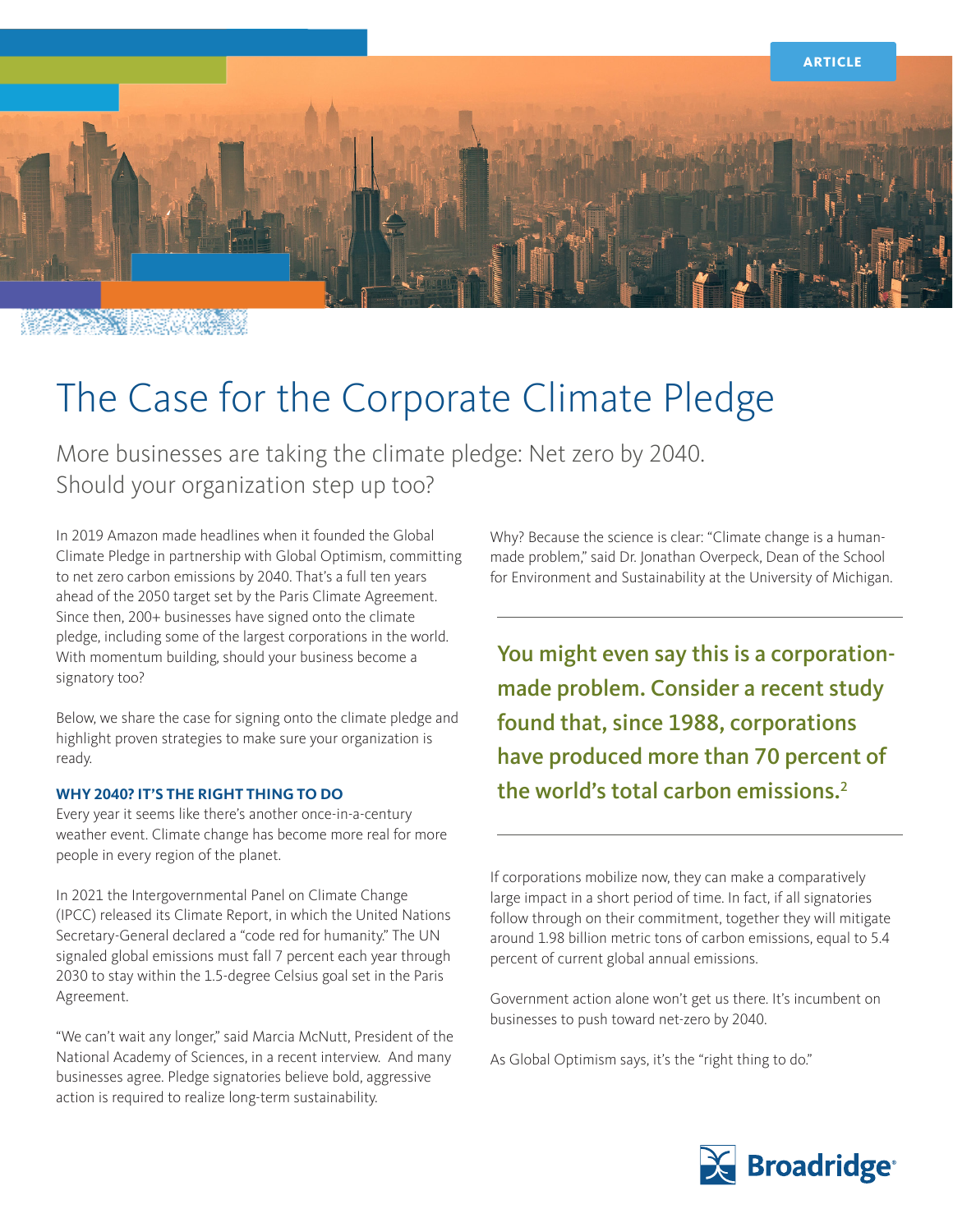### **THE FINANCIAL CASE**

Beyond ethics and social responsibility, businesses must also consider the significant financial risk they face.

First is the **physical risk** from more frequent natural disastersfloods, storms, fires, pollution. Along with the risk to real assets, natural disasters impact supply chains, human capital, warehousing, factories, insurance, and more.

Second, there's **transitional risk**, which refers to the disruption businesses face as corporations adopt more climate-friendly business practices. Pledge signatories are challenged to find new supply chain partners and adopt new technologies and manufacturing processes. There will also be tighter monitoring and oversight across business partnerships that may impact how and with whom you do business.

Next is **reputational risk**. Investors, stakeholders, and consumers are putting enormous pressure on businesses to push toward carbon neutrality. And given the ESG prioritization of major institutional investors like Blackrock and State Street, corporations are finding that climate concerns directly impact their ability to attract capital.

Finally, businesses confront regulatory risk. As national and local governments advance climate initiatives, organizations are finding they need to operate in ever more complex regulatory environments. In addition, the SEC has signaled they'll seek to require and standardize ESG disclosure and reporting.

Taken together, these risks present a compelling case for adopting the climate pledge. If you're not out in front of this, it will almost certainly catch up to you by the end of the decade.

On the flipside, these challenges present significant opportunity.

Forward-thinking, innovative corporations stand to capitalize on evolving disruption as business practices shift toward net-zero carbon.

#### **ADOPTING THE PLEDGE**

Global Optimism made the climate pledge simple, breaking it down into three main components:

#### **#1 REGULAR REPORTING**

The climate pledge requires signatories to "measure and report greenhouse gas emissions on a regular basis." Companies are allowed one year from the sign date to report their data.



We suggest that before signing the pledge, you start with an environmental policy and baseline carbon measurement. Then, report using leading frameworks such as CDP (formally the Carbon Disclosure Project) and The Task Force on Climaterelated Financial Disclosure (TCFD). Before publicly committing to a climate goal, these frameworks can help you first understand your baseline environmental impacts.

CDP collects qualitative and quantitative environmental performance data via an annual survey. The platform then consolidates the data, enabling stakeholders to assess environmental impact across survey respondents. CDP is considered the gold standard for corporate environmental reporting, leading the industry for 20+ years.

TCFD is designed to solicit decision-useful, forward-looking information that can be included in mainstream financial filings, including global warming scenario analysis and planning. TCFD disclosure recommendations are structured by governance, strategy, risk management, and metrics and targets.

These frameworks also complement each other. The CDP climate change questionnaire is designed to align with TCFD, helping businesses break down the TCFD recommendations through annual standardized disclosure questions.

We recommend using both to inform what you measure and how you report progress.